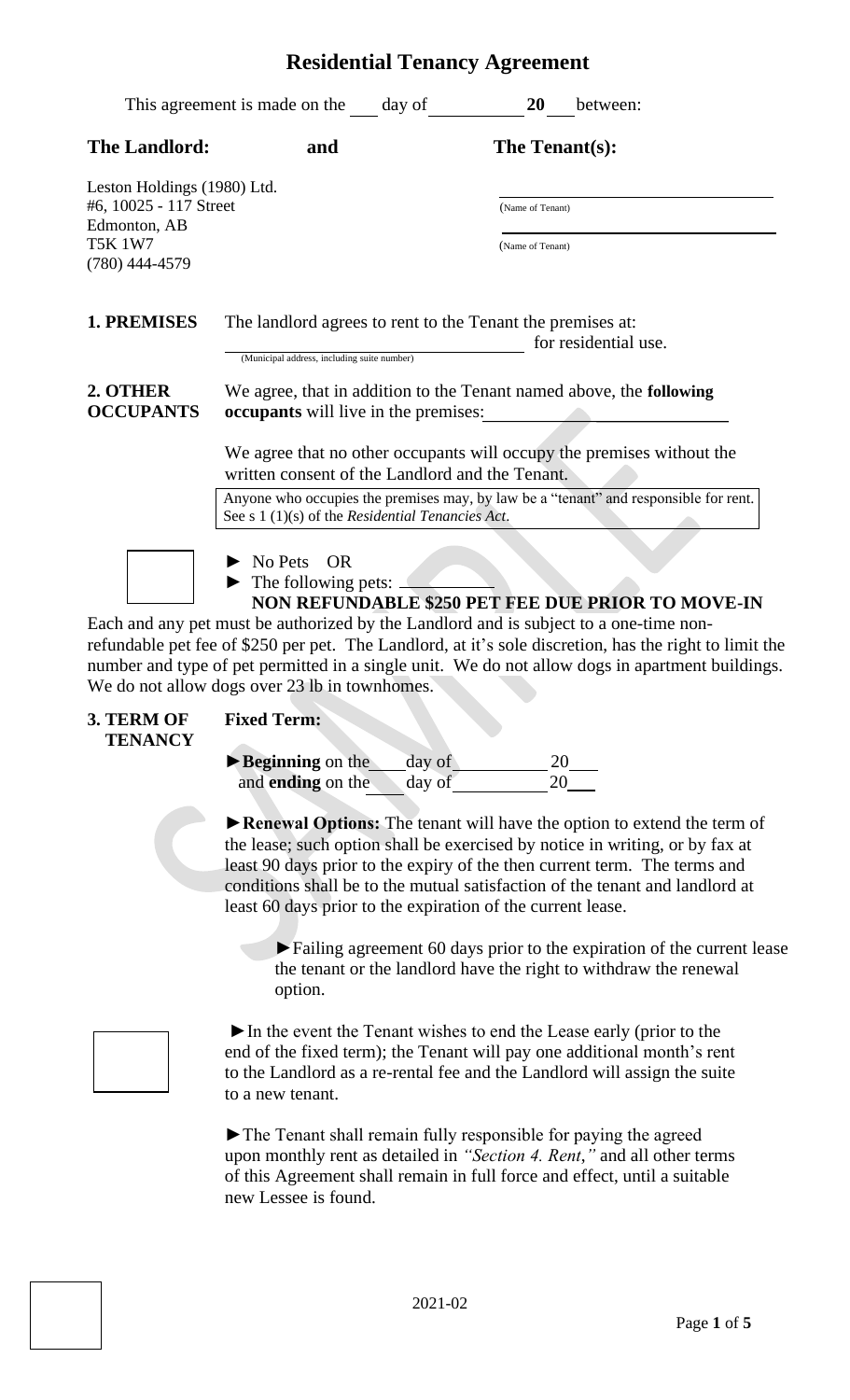$\blacktriangleright$  In an assignment the original tenant will not return to the leased premises and all of the obligations and privileges agreed upon under the Tenancy Agreement are transferred to the new tenant and the new tenant becomes wholly responsible for the residential Tenancy Agreement.

►**Landlord Lease Incentives:** A Lease Incentive is an incentive or concession provided by the Landlord to the Tenant as further motivation to enter into the Lease Agreement.

Lease Incentive Details (if any)

Lease Incentive value (if any) \$

If any of the Tenant's obligations within the Lease Agreement are not fully satisfied the Tenant shall be obligated to reimburse the full value of the Lease Incentive to the Landlord. Breaches of the Lease Agreement include but are not limited to; untimely payment of rent, failure to complete the full fixed term and causing substantial damage to the property. In the event that the Tenant is in breach of the Lease Agreement the Landlord will notify the Tenant in writing and repayment of the full value of the Lease Incentive will be immediately deemed due and payable.



**4. RENT The rent is:** \$

 ►The Tenant shall remain fully responsible for paying the agreed upon monthly rent as detailed in *"Section 4. Rent*,*"* and all other terms of this Agreement shall remain in full force and effect, until a suitable new Lessee is found.

►In an assignment the original tenant will not return to the leased premises and all of the obligations and privileges agreed upon under the Tenancy Agreement are transferred to the new tenant and the new tenant becomes wholly responsible for the residential Tenancy Agreement.

| The rent is:      |  |
|-------------------|--|
| Parking stall $#$ |  |
| Other             |  |
| Other             |  |

### **Total Monthly Rent:** \$

Each Tenant is equally responsible for full payment of the rent. The Landlord may collect rent from any or all Tenants named in this Agreement.

**The Tenant will pay the total rent on the first of each month**, Starting on the day of 20

### **Rent cheques must be in the name of Leston Holdings (1980) Ltd.**

**Pre-authorised debit** is Leston Holdings' preferred method of payment. Upon receipt of a valid PAD form, the Landlord will directly debit rent from the Tenant's bank account on the 1st business day of each month.

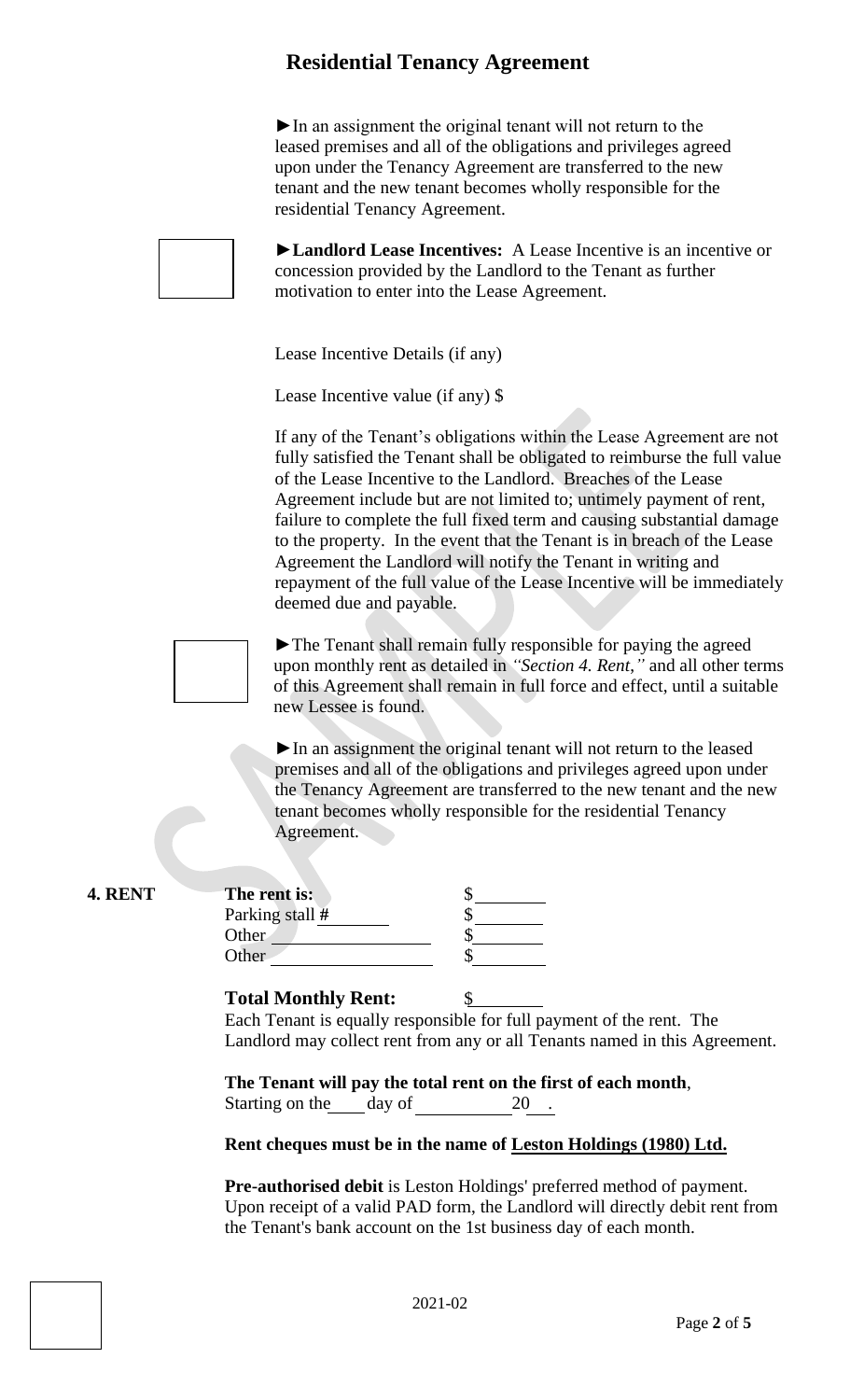| <b>Rent Includes:</b>                                                                                                 |                   |                 |  |
|-----------------------------------------------------------------------------------------------------------------------|-------------------|-----------------|--|
| ♦ Common Area Electricity ♦ Heat                                                                                      |                   | $\bullet$ Water |  |
| ♦ Waste Removal                                                                                                       | ♦ Sewer Discharge | $\otimes$ Taxes |  |
| The Tenant is responsible for any other utilities and services, and must<br>pay the appropriate authorities for them. |                   |                 |  |

**5. APPLIANCES** The Landlord must supply **AND** maintain the following during  **FURNISHINGS** the tenancy, the cost of which is included in the rent:

|                                                                                                                                                                                                                            | Refrigerator<br><b>Blinds</b> (excluding Patio)                                                                                                                                                                                                                                                                                                                  | Dishwasher<br>Stove | Washer<br>Dryer |  |  |
|----------------------------------------------------------------------------------------------------------------------------------------------------------------------------------------------------------------------------|------------------------------------------------------------------------------------------------------------------------------------------------------------------------------------------------------------------------------------------------------------------------------------------------------------------------------------------------------------------|---------------------|-----------------|--|--|
| <b>6. SECURITY</b><br><b>DEPOSIT</b>                                                                                                                                                                                       | The tenant has paid to the Landlord a security deposit of $\$$                                                                                                                                                                                                                                                                                                   |                     |                 |  |  |
|                                                                                                                                                                                                                            | The Security Deposit cannot be more than one month's rent                                                                                                                                                                                                                                                                                                        |                     |                 |  |  |
|                                                                                                                                                                                                                            | The Landlord may make deductions for:<br>► Repair of damage to the premises caused or permitted by the<br>Tenant.<br>• Cleaning needed to make the premises reasonably clean (charged<br>at \$25 per hour as and if required).<br>Rent owed to the Landlord.<br>• Any other liability or obligation owed by the Tenant to the<br>Landlord.                       |                     |                 |  |  |
|                                                                                                                                                                                                                            | The Landlord cannot make deductions for normal wear and tear                                                                                                                                                                                                                                                                                                     |                     |                 |  |  |
| 7. INSURANCE<br>The Tenant must insure his or her own property against damage or loss<br>and save and defend the Landlord for any act or failure to act to mitigate<br>damage to the Landlord's property or other tenants. |                                                                                                                                                                                                                                                                                                                                                                  |                     |                 |  |  |
| <b>Proof of Insurance Provided</b><br>Date                                                                                                                                                                                 |                                                                                                                                                                                                                                                                                                                                                                  |                     |                 |  |  |
| <b>8. CHANGE OF</b><br>The Landlord will advise the Tenant of any changes in ownership of the<br><b>LANDLORD</b><br>premises within seven days of that change.                                                             |                                                                                                                                                                                                                                                                                                                                                                  |                     |                 |  |  |
| 9. CONDITION OF<br><b>THE PREMISES</b>                                                                                                                                                                                     | We agree to fill out and sign an Inspection Report, that complies with<br>the Residential Tenancies Act and its Regulations, at the beginning<br>and the end of the tenancy. If the Landlord does not inspect the<br>premises, the Tenant may do so, with a witness, and deliver a copy of<br>the Inspection Report to the Landlord.                             |                     |                 |  |  |
|                                                                                                                                                                                                                            | $\blacktriangleright$ The inspection must be done within one week before or after the<br>tenant takes possession and gives up possession. The landlord may<br>not deduct for damage from the tenant's security deposit unless<br>inspection reports are completed. See s. 18, 48 (6) of the Residential<br>Tenancies Act and s. 4 of the Ministerial Regulation. |                     |                 |  |  |

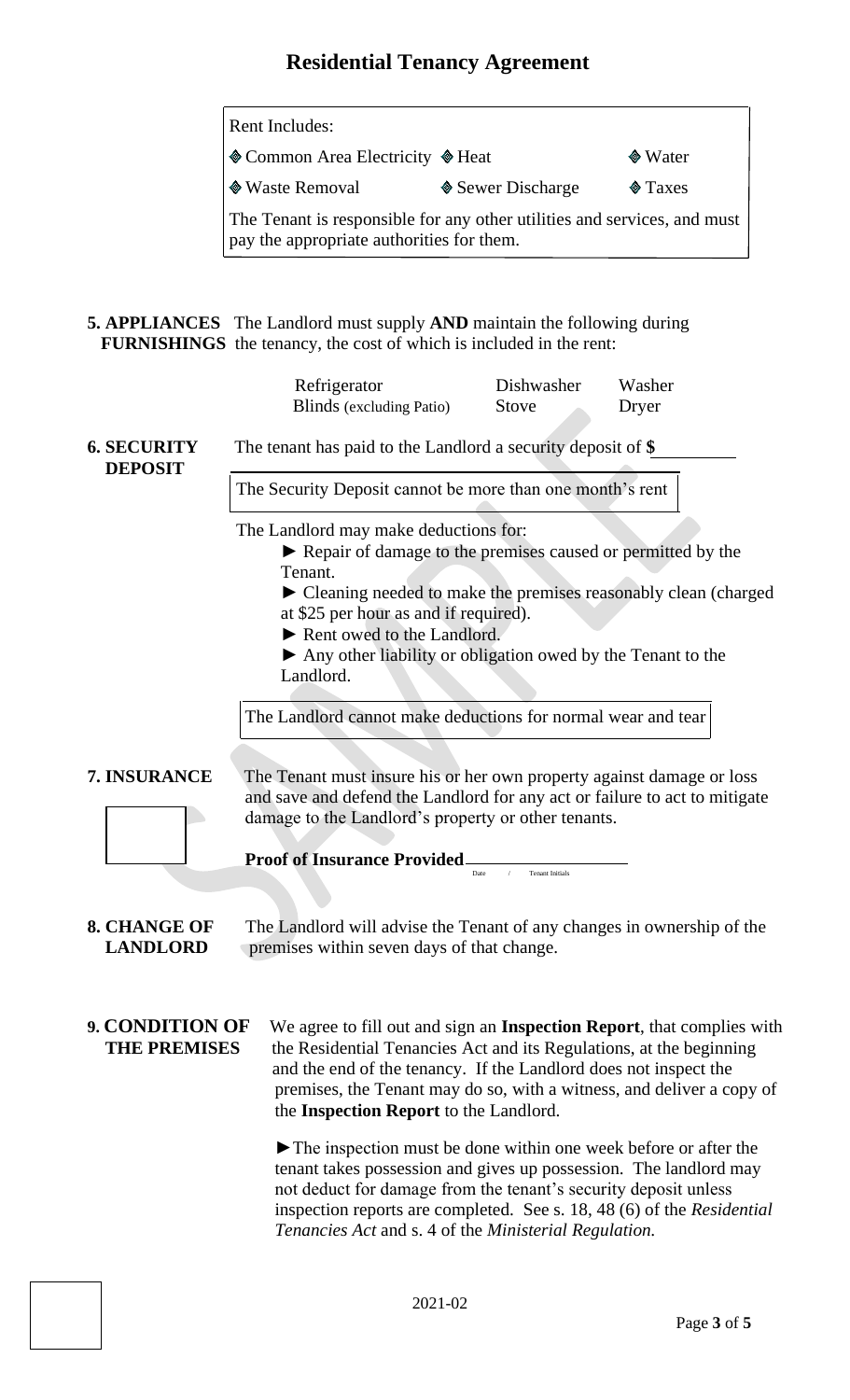| 10. CARE OF<br><b>THE PREMISES</b>                     | <b>The Landlord must:</b><br>lacktriangleright ensure that the premises and any items supplied by the<br>Landlord are clean and in good repair at the beginning of the<br>tenancy.<br>lacktriangleright ensure a reasonably good state of repair where responsible for<br>maintenance under this Agreement<br>ightharpoonup take reasonable steps to ensure that snow or ice do not prevent<br>the Tenant from gaining access to his/her premises.<br><b>The Tenant Must:</b><br>$\blacktriangleright$ keep the premises <b>reasonably clean</b> and take good care of the<br>items supplied by the Landlord.<br>report any damage or deterioration of the premises or items<br>supplied.<br>ightharpoonup will pay for the cost of repair or replacement of: plugged toilets,<br>sinks and drains; windows, screens or light fixtures; and damage<br>caused by frozen pipes where the need for repair or replacement is<br>due to the fault of the Tenant of the Tenant's guests.<br>The Landlord and the Tenant shall comply with standard of health,<br>sanitation, fire, housing and safety as required by law. |
|--------------------------------------------------------|---------------------------------------------------------------------------------------------------------------------------------------------------------------------------------------------------------------------------------------------------------------------------------------------------------------------------------------------------------------------------------------------------------------------------------------------------------------------------------------------------------------------------------------------------------------------------------------------------------------------------------------------------------------------------------------------------------------------------------------------------------------------------------------------------------------------------------------------------------------------------------------------------------------------------------------------------------------------------------------------------------------------------------------------------------------------------------------------------------------------|
| 11. ENTRY OF<br><b>PREMISES BY</b><br><b>LANDLORD</b>  | The landlord can enter the premises without written notice if:<br>there is an emergency;<br>$\blacktriangleright$ the tenant allows it;<br>the tenant has abandoned the premises;<br>$\blacktriangleright$ the Landlord has reasonable cause to believe the premise is<br>abandoned.<br>Landlord must give the tenant 24 hour written notice to enter:<br>to inspect the state of repair;<br>$\blacktriangleright$ to make repairs;<br>to show the premises to prospective purchasers or mortgagees;<br>$\blacktriangleright$ to show the premises to prospective tenants;<br>(only during the last 60 days of the current lease term)                                                                                                                                                                                                                                                                                                                                                                                                                                                                              |
| <b>12. DISPUTE</b><br><b>RESOLUTION</b>                | We agree to try to solve any disagreements by first talking with<br>each other. If we cannot agree, then we will ask the Landlord and<br>Tenant Advisory Board to mediate our disagreement. Either of us<br>may call to ask mediation. By agreeing to mediate, we do not give up<br>any other right that we may have.                                                                                                                                                                                                                                                                                                                                                                                                                                                                                                                                                                                                                                                                                                                                                                                               |
| 13. BUILDING<br><b>RULES AND</b><br><b>REGULATIONS</b> | We agree to the following Building Rules and Regulation. The<br>Landlord may make reasonable changes from time to time by<br>giving written notice to the Tenant.                                                                                                                                                                                                                                                                                                                                                                                                                                                                                                                                                                                                                                                                                                                                                                                                                                                                                                                                                   |

#### **Consideration of Others**

- a) Noise which, in the opinion of the Landlord, disturbs the comfort of the other tenants must not be permitted in the premises.
- b) Due to the irritation and health risks of exposure to second hand-smoke, increase risk of fire and increased maintenance and cleaning; **all forms of smoking are prohibited** from inside the building; including individual units, common areas and adjoining grounds of the building. Existing tenants were grandfathered (exempted) for the length of their tenancies unless they choose to sign a no-smoking policy lease addendum. This policy was adopted through attrition upon the latter of the purchase of the building by Leston Holdings or as of January 1, 2011.
- c) The Tenant must not leave guests in charge of the premises or have guests stay longer than one week without notifying the Landlord.